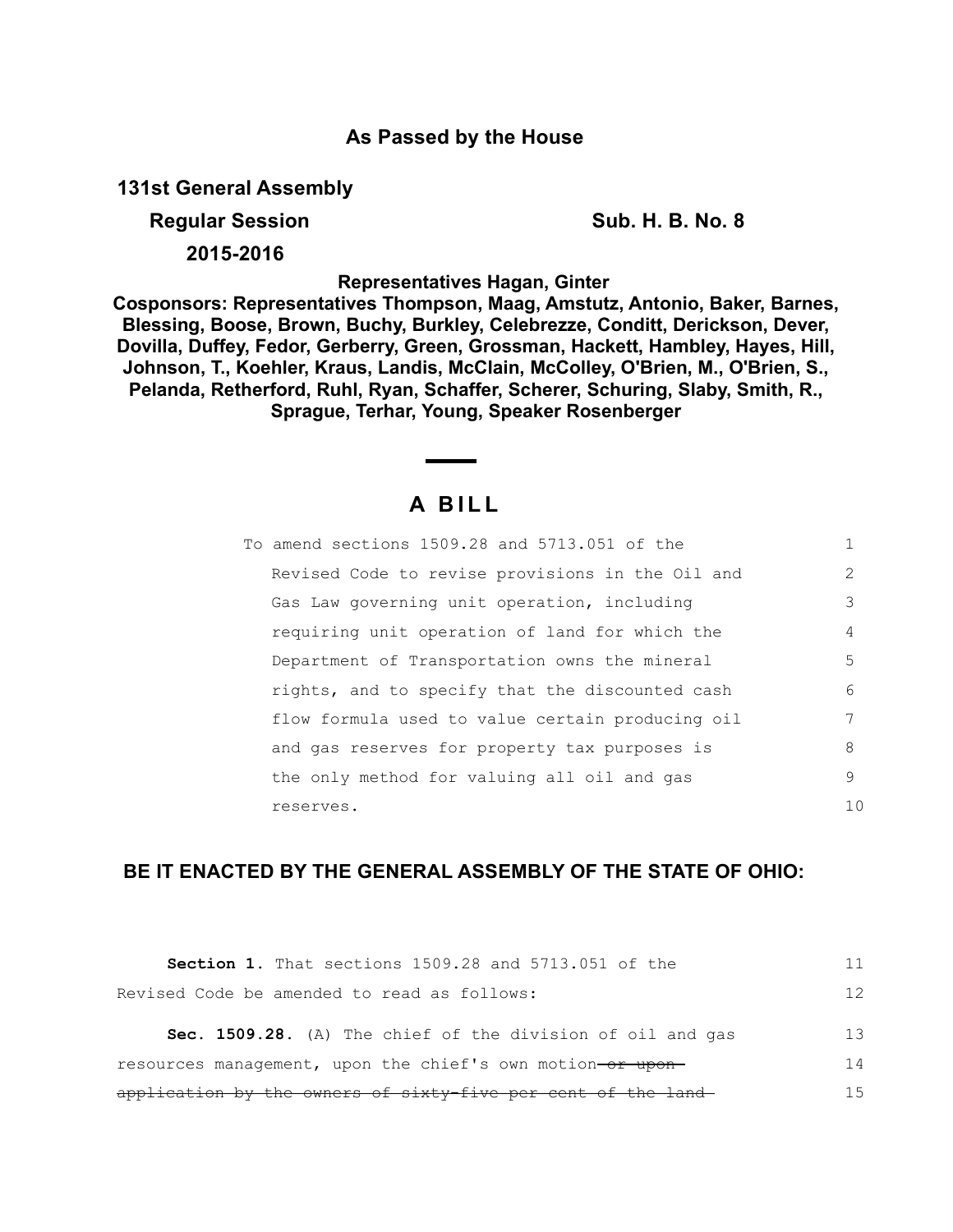| area overlying the pool, shall hold a hearing not later than     | 16 |
|------------------------------------------------------------------|----|
| forty-five days after the chief's motion to consider the need    | 17 |
| for the operation as a unit of an entire pool or part thereof.   | 18 |
| An-                                                              | 19 |
| In addition, the owners of sixty-five per cent of the land       | 20 |
| area overlying a pool may submit an application for the          | 21 |
| operation as a unit of the entire pool or part of the pool. An   | 22 |
| application by owners shall be accompanied by a nonrefundable    | 23 |
| fee of ten thousand dollars and by such information as the chief | 24 |
| may request.                                                     | 25 |
| Not later than five business days after receipt of an            | 26 |
| application by owners, the chief or the chief's designee shall   | 27 |
| review the application and determine whether the application is  | 28 |
| complete. If the application is determined to be incomplete, the | 29 |
| chief or the chief's designee shall provide the applicants a     | 30 |
| notice explaining the deficiency, and the applicants may submit  | 31 |
| additional information needed to eliminate the deficiency. If    | 32 |
| notice is not provided by the chief or chief's designee to the   | 33 |
| applicants within five business days after receipt of the        | 34 |
| application, the application shall be determined to be complete. | 35 |
| The chief shall hold a hearing on a complete application to      | 36 |
| consider the need for the operation as a unit of an entire pool  | 37 |
| or part of a pool not later than forty-five days after receipt   | 38 |
| of the application.                                              | 39 |
| The chief shall make an order providing for the unit             | 40 |
| operation of a pool or part thereof not later than thirty days   | 41 |
| after the date of the hearing if the chief finds that such       | 42 |
|                                                                  |    |

operation is reasonably necessary to increase substantially the ultimate recovery of oil and gas, and the value of the estimated additional recovery of oil or gas exceeds the estimated 43 44 45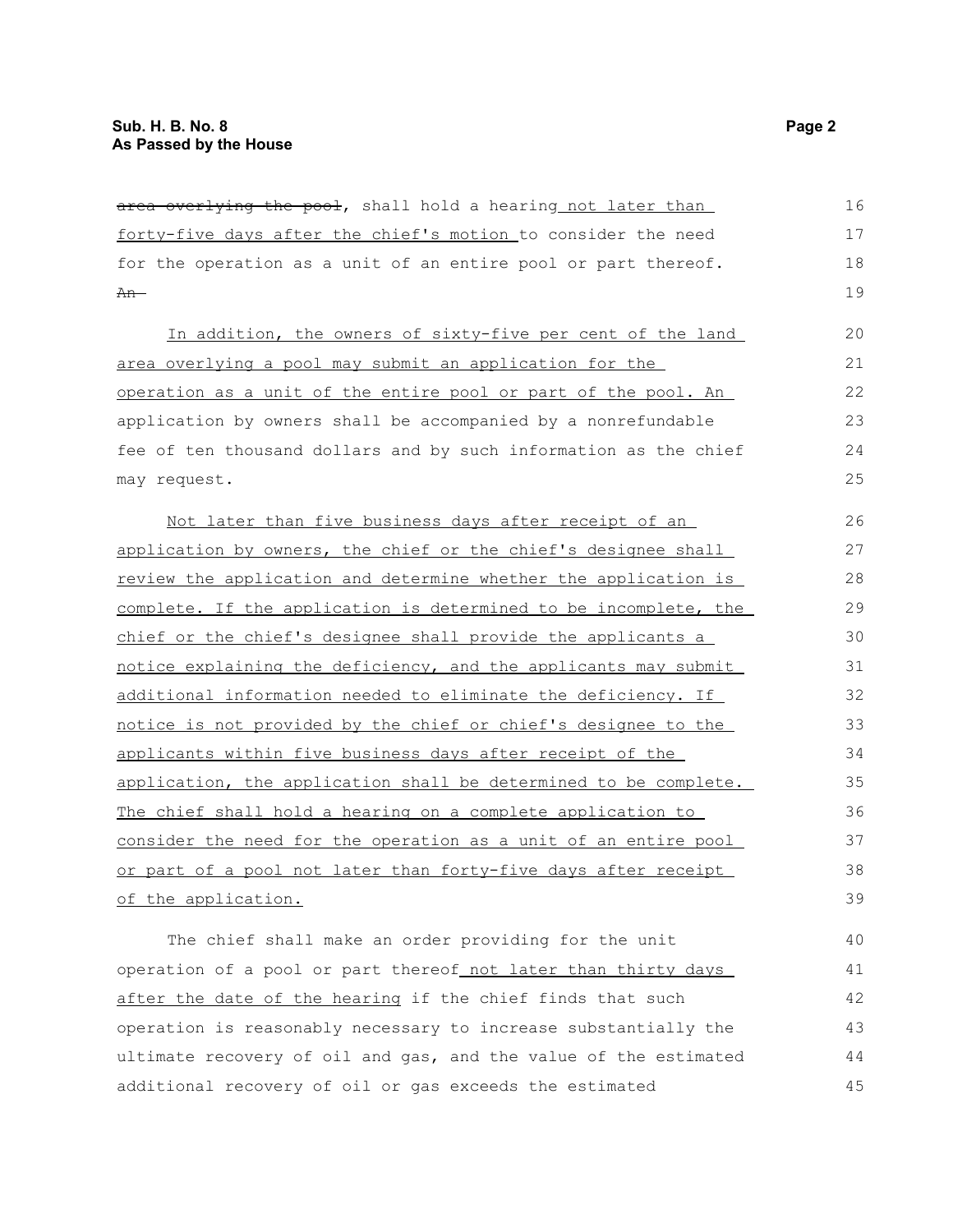additional cost incident to conducting the operation. The order shall be upon terms and conditions that are just and reasonable and shall prescribe a plan for unit operations that shall include: 46 47 48 49

(1) A description of the unitized area, termed the unit area;

(2) A statement of the nature of the operations contemplated; 52 53

(3) An allocation to the separately owned tracts in the unit area of all the oil and gas that is produced from the unit area and is saved, being the production that is not used in the conduct of operations on the unit area or not unavoidably lost. The allocation shall be in accord with the agreement, if any, of the interested parties. If there is no such agreement, the chief shall determine the value, from the evidence introduced at the hearing, of each separately owned tract in the unit area, exclusive of physical equipment, for development of oil and gas by unit operations, and the production allocated to each tract shall be the proportion that the value of each tract so determined bears to the value of all tracts in the unit area. 54 55 56 57 58 59 60 61 62 63 64 65

(4) A provision for the credits and charges to be made in the adjustment among the owners in the unit area for their respective investments in wells, tanks, pumps, machinery, materials, and equipment contributed to the unit operations; 66 67 68 69

(5) A provision providing how the expenses of unit operations, including capital investment, shall be determined and charged to the separately owned tracts and how the expenses shall be paid; 70 71 72 73

(6) A provision, if necessary, for carrying or otherwise

50 51

74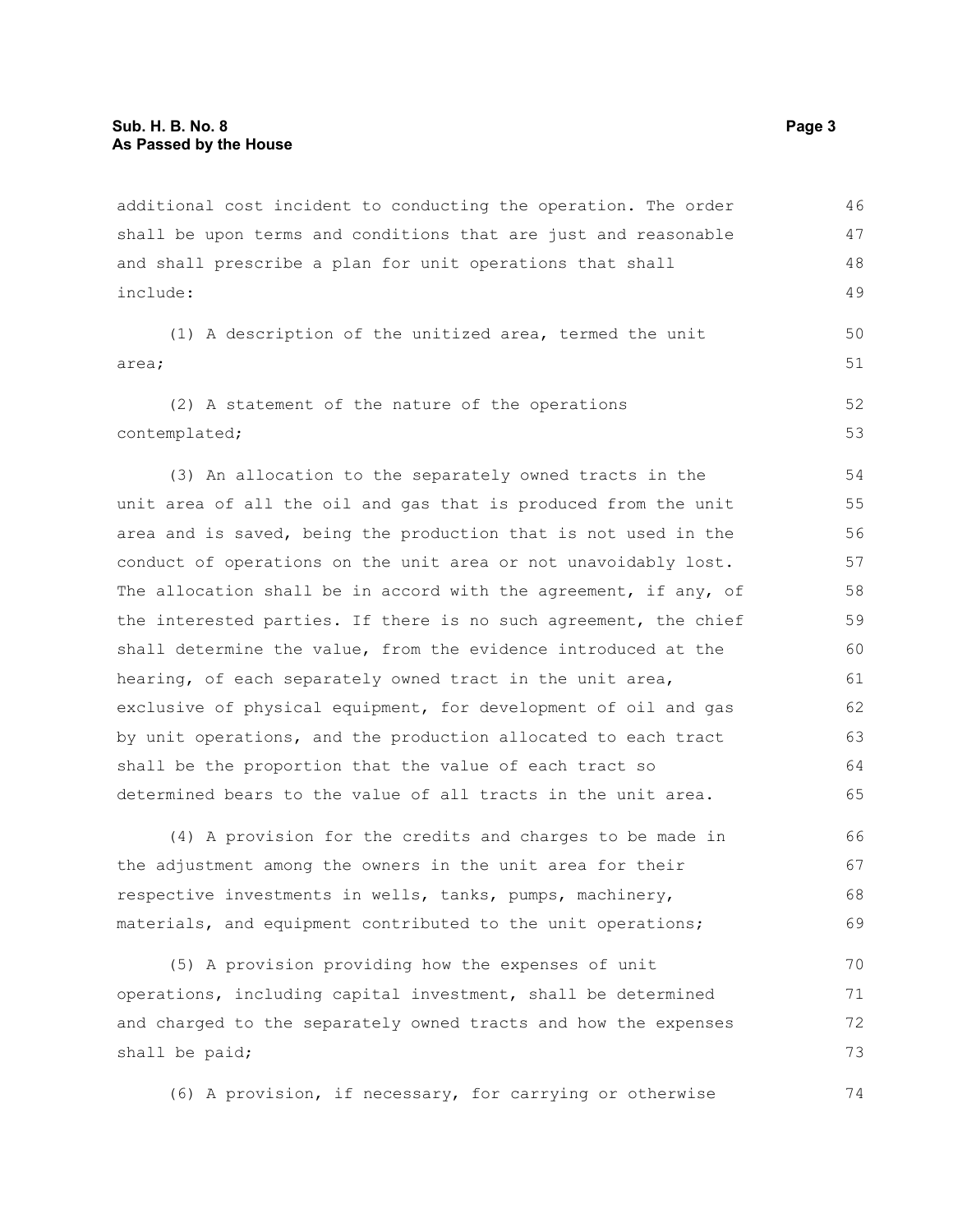financial obligations in connection with the unit, allowing a reasonable interest charge for such service\_that is not less than two hundred per cent; (7) A provision for the supervision and conduct of the unit operations, in respect to which each person shall have a vote with a value corresponding to the percentage of the expenses of unit operations chargeable against the interest of that person; (8) The time when the unit operations shall commence, and the manner in which, and the circumstances under which, the unit operations shall terminate; (9) Such additional provisions as are found to be appropriate for carrying on the unit operations, and for the protection or adjustment of correlative rights. (B) No order of the chief providing for unit operations shall become effective unless and until the plan for unit operations prescribed by the chief has been approved in writing by those owners who, under the chief's order, will be required to pay at least sixty-five per cent of the costs of the unit operation, and also by the royalty or, with respect to unleased acreage, fee owners of sixty-five per cent of the acreage to be included in the unit. If the plan for unit operations has not been so approved by owners and royalty owners at the time the order providing for unit operations is made, the chief shall upon application and notice hold such supplemental hearings as may be required to determine if and when the plan for unit operations has been so approved. If the owners and royalty owners, or either, owning the required percentage of interest in the unit area do not approve the plan for unit operations within 76 77 78 79 80 81 82 83 84 85 86 87 88 89 90 91 92 93 94 95 96 97 98 99 100 101 102 103 104

financing any person who is unable to meet the person's

75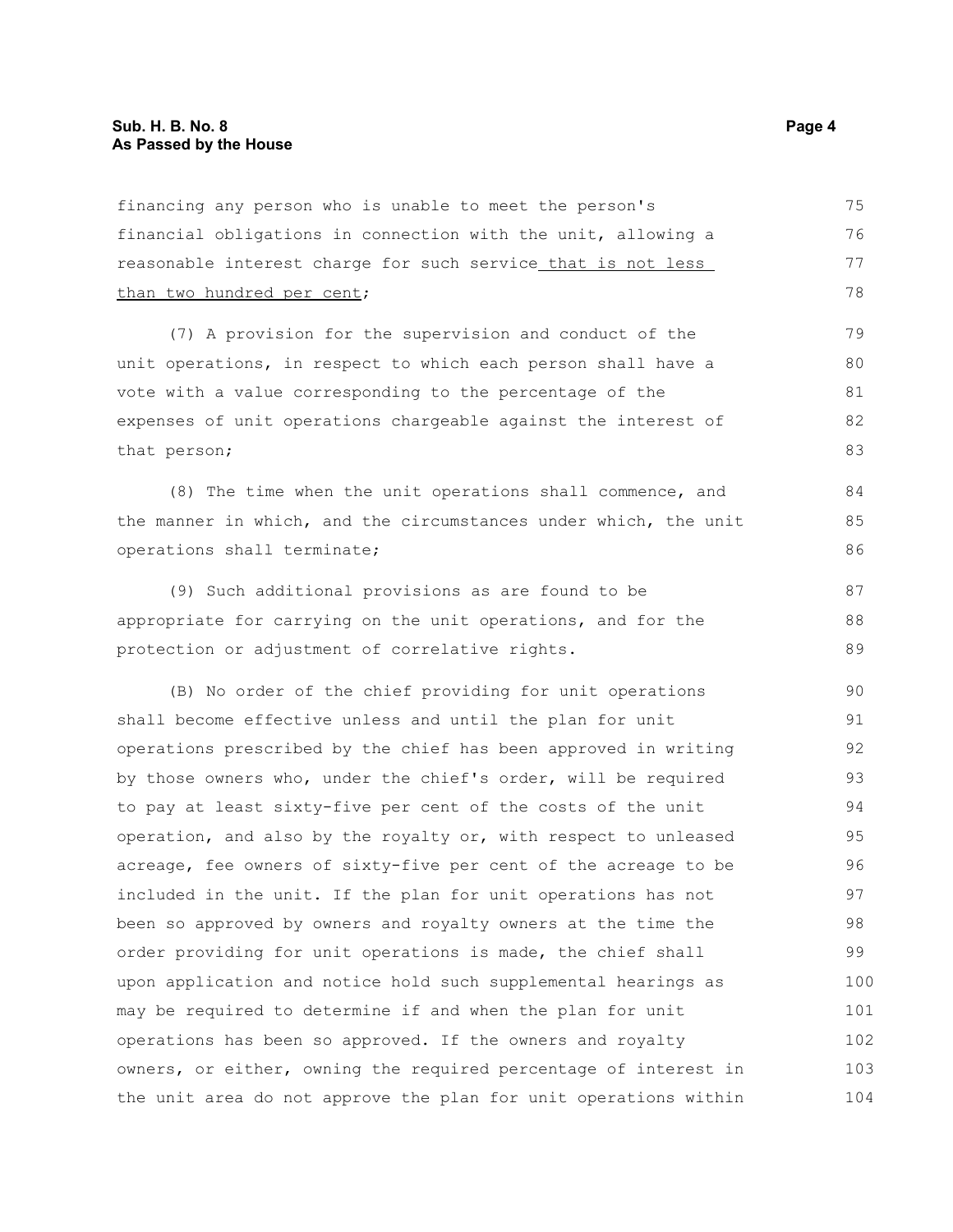a period of six months from the date on which the order providing for unit operations is made, the order shall cease to be of force and shall be revoked by the chief. 105 106 107

An order providing for unit operations may be amended by an order made by the chief, in the same manner and subject to the same conditions as an original order providing for unit operations, provided that: 108 109 110 111

(1) If such an amendment affects only the rights and interests of the owners, the approval of the amendment by the royalty owners shall not be required. 112 113 114

(2) No such order of amendment shall change the percentage for allocation of oil and gas as established for any separately owned tract by the original order, except with the consent of all persons owning interest in the tract. 115 116 117 118

The chief, by an order, may provide for the unit operation of a pool or a part thereof that embraces a unit area established by a previous order of the chief. Such an order, in providing for the allocation of unit production, shall first treat the unit area previously established as a single tract, and the portion of the unit production so allocated thereto shall then be allocated among the separately owned tracts included in the previously established unit area in the same proportions as those specified in the previous order. 119 120 121 122 123 124 125 126 127

Oil and gas allocated to a separately owned tract shall be deemed, for all purposes, to have been actually produced from the tract, and all operations, including, but not limited to, the commencement, drilling, operation of, or production from a well upon any portion of the unit area shall be deemed for all purposes the conduct of such operations and production from any 128 129 130 131 132 133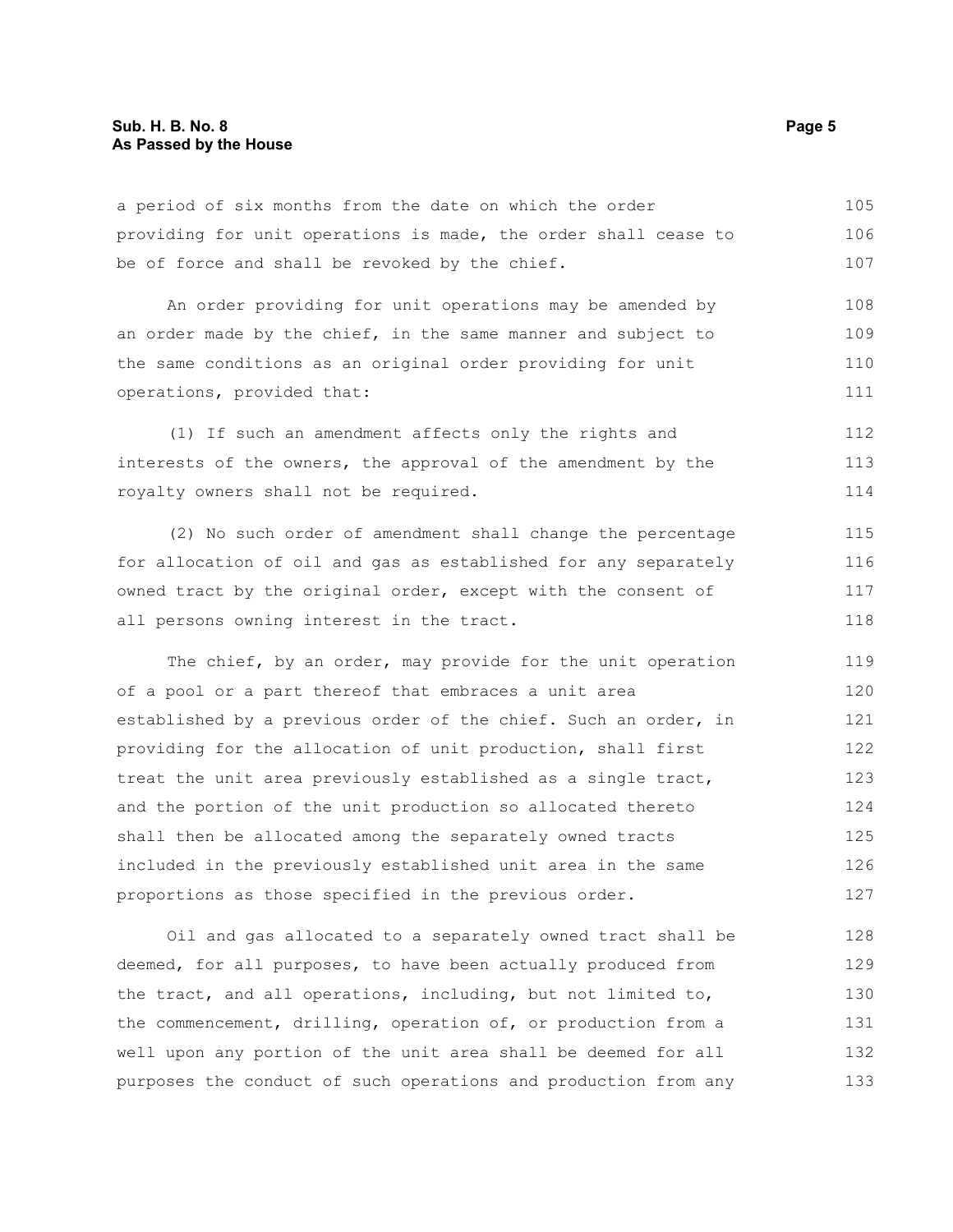## **Sub. H. B. No. 8 Page 6 As Passed by the House**

lease or contract for lands any portion of which is included in the unit area. The operations conducted pursuant to the order of the chief shall constitute a fulfillment of all the express or implied obligations of each lease or contract covering lands in the unit area to the extent that compliance with such obligations cannot be had because of the order of the chief. 134 135 136 137 138 139

Oil and gas allocated to any tract, and the proceeds from the sale thereof, shall be the property and income of the several persons to whom, or to whose credit, the same are allocated or payable under the order providing for unit operations. 140 141 142 143 144

No order of the chief or other contract relating to the sale or purchase of production from a separately owned tract shall be terminated by the order providing for unit operations, but shall remain in force and apply to oil and gas allocated to the tract until terminated in accordance with the provisions thereof. 145 146 147 148 149 150

Notwithstanding divisions (A) to (H) of section 1509.73 of the Revised Code and rules adopted under it, the chief shall issue an order for the unit operation of a pool or a part of a pool that encompasses a unit area consisting in whole or in part of oil or natural gas resources owned or controlled by the state or a political subdivision of the state other than a state park operated under Chapter 1541. of the Revised Code as of January 1, 2015. However, no disruption of the surface of the land in a state forest operated under Chapter 1503. of the Revised Code shall occur as a result of an order issued under this section. 151 152 153 154 155 156 157 158 159 160

Except to the extent that the parties affected so agree, no order providing for unit operations shall be construed to result in a transfer of all or any part of the title of any 161 162 163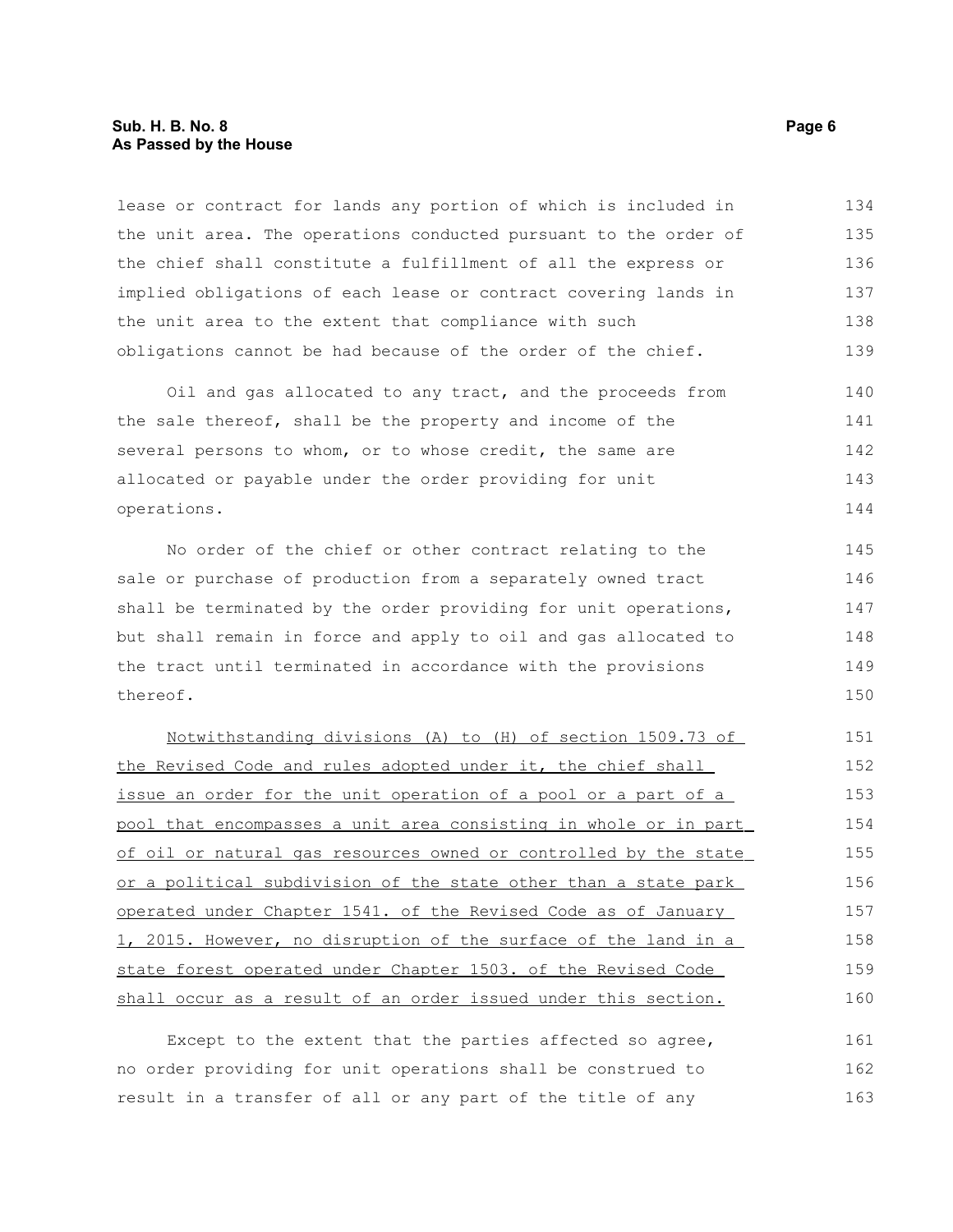| person to the oil and gas rights in any tract in the unit area.  | 164 |
|------------------------------------------------------------------|-----|
| All property, whether real or personal, that may be acquired for | 165 |
| the account of the owners within the unit area shall be the      | 166 |
| property of such owners in the proportion that the expenses of   | 167 |
| unit operations are charged.                                     | 168 |
| (C) An order of the chief providing for unit operation           | 169 |
| under this section does not authorize an owner to use the        | 170 |
| surface of unleased land unless that use is consistent with a    | 171 |
| separate agreement between the surface rights owner of that land | 172 |
| and the owner.                                                   | 173 |
| (D) If the chief adopts rules or establishes quidelines          | 174 |
| for the purposes of this section, the rules or quidelines shall  | 175 |
| not do either of the following:                                  | 176 |
| (1) Establish a prehearing publication notice requirement        | 177 |
| of more than three publications in a newspaper of daily general  | 178 |
| circulation in the county or counties in which a proposed unit   | 179 |
| is to be located;                                                | 180 |
| (2) Require the last date of publication of such a               | 181 |
| prehearing notice to occur not more than five days prior to the  | 182 |
| hearing.                                                         | 183 |
| Any publication requirement established in rules adopted         | 184 |
| or quidelines established under division (D) of this section     | 185 |
| shall allow for publication in the newspaper of daily            | 186 |
| circulation that is nearest to the proposed area of unit         | 187 |
| operation if a newspaper of daily circulation is not available   | 188 |
| in the county in which the proposed area of unit operation is    | 189 |
| located.                                                         | 190 |
| Sec. 5713.051. (A) As used in this section:                      | 191 |
| "Oil" means all grades of crude oil.<br>(1)                      | 192 |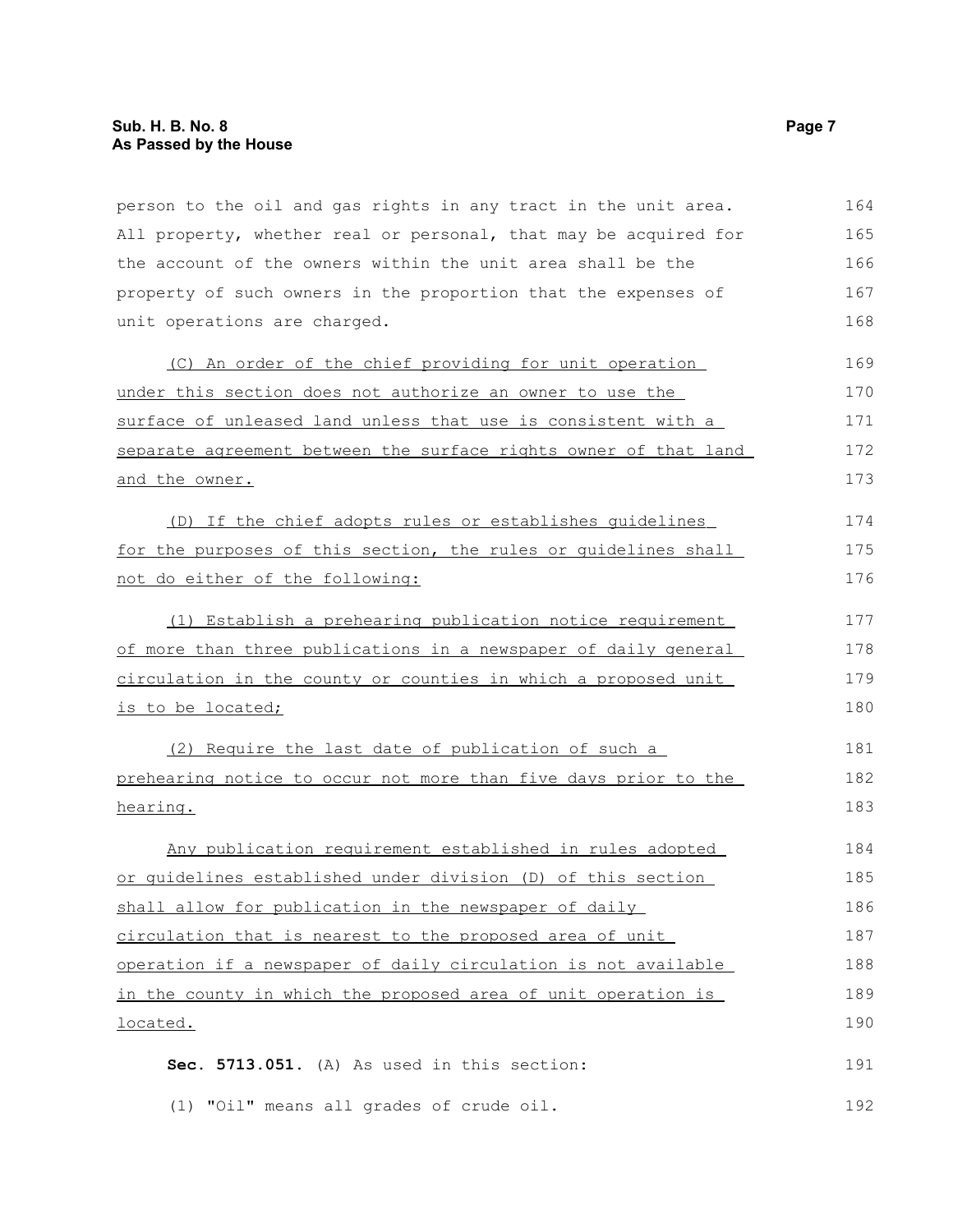| (2) "Gas" means all forms of natural gas.                        | 193 |
|------------------------------------------------------------------|-----|
| (3) "Well" means an oil or gas well or an oil and gas            | 194 |
| well.                                                            | 195 |
| (4) "M.C.F." means one thousand cubic feet.                      | 196 |
| (5) "Commonly metered wells" means two or more wells that        | 197 |
| share the same meter.                                            | 198 |
| (6) "Total production" means the total amount of oil,            | 199 |
| measured in barrels, and the total amount of gas, measured in    | 200 |
| M.C.F., of all oil and gas actually produced and sold from a     | 201 |
| single well that is developed and producing on the tax lien      | 202 |
| date. For commonly metered wells, "total production" means the   | 203 |
| total amount of oil, measured in barrels, and the total amount   | 204 |
| of gas, measured in M.C.F., of all oil and gas actually produced | 205 |
| and sold from the commonly metered wells divided by the number   | 206 |
| of the commonly metered wells.                                   | 207 |
| (7) "Flush production" means total production from a             | 208 |
| single well during the first twelve calendar months during not   | 209 |
| more than two consecutive calendar years after a well first      | 210 |
| begins to produce. For commonly metered wells, "flush            | 211 |
| production" means total production during the first twelve       | 212 |
| calendar months during not more than two consecutive calendar    | 213 |
| years after a well first begins to produce from all wells with   | 214 |
| flush production divided by the number of those wells.           | 215 |
| (8) "Production through secondary recovery methods" means        | 216 |
| total production from a single well where mechanically induced   | 217 |
| pressure, such as air, nitrogen, carbon dioxide, or water        | 218 |
| pressure, is used to stimulate and maintain production in the    | 219 |
| oil and gas reservoir, exclusive of any flush production. For    | 220 |

commonly metered wells, "production through secondary recovery

220 221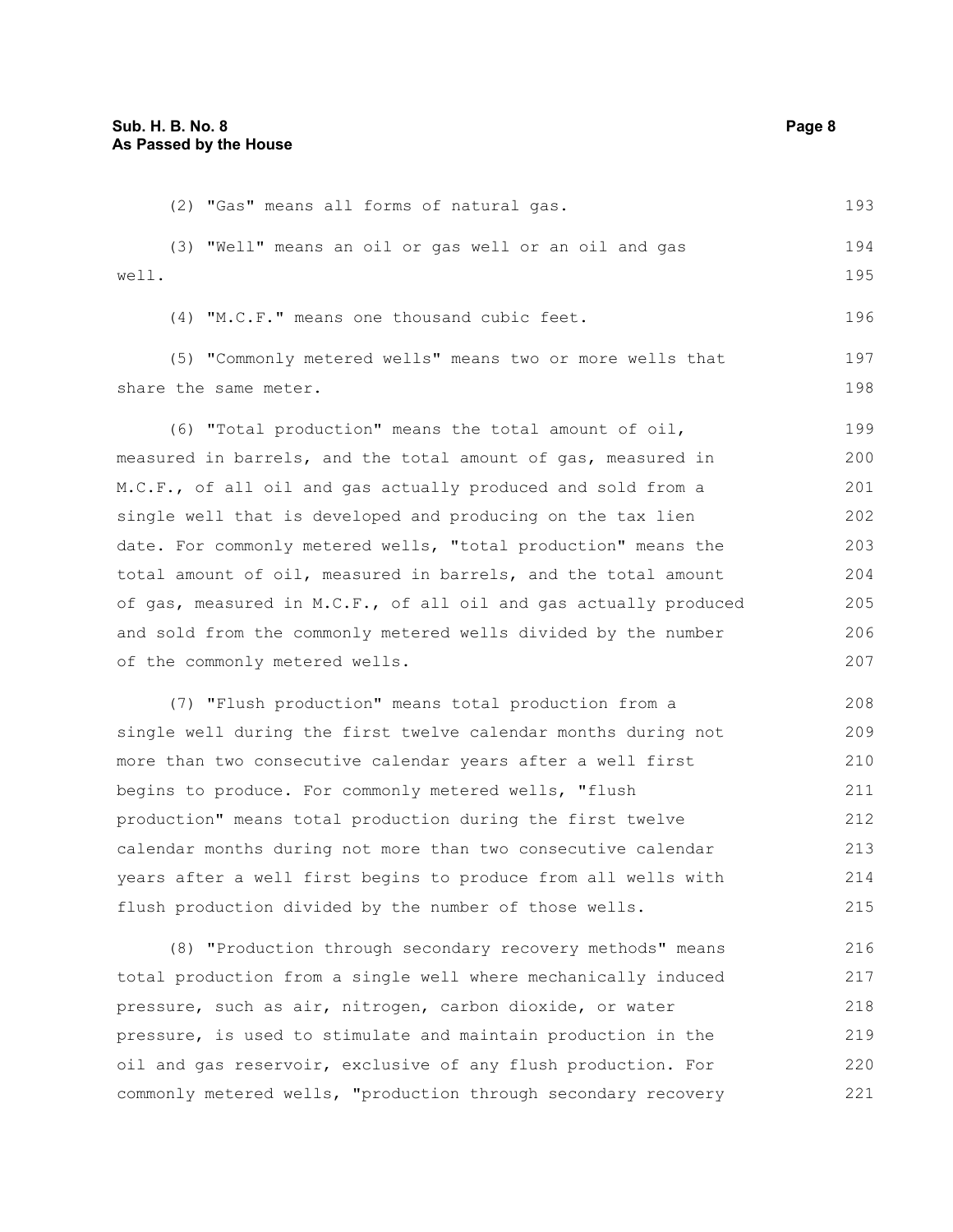methods" means total production from all wells with production through secondary recovery methods divided by the number of thethose wells. 222 223 224

(9) "Stabilized production" means total production reduced, if applicable, by the greater of forty-two and one-half per cent of flush production or fifty per cent of production through secondary recovery methods. 225 226 227 228

(10) "Average daily production" means stabilized production divided by three hundred sixty-five, provided the well was in production at the beginning of the calendar year. If the well was not in production at the beginning of the calendar year, "average daily production" means stabilized production divided by the number of days beginning with the day the well went into production in the calendar year and ending with the thirty-first day of December. 229 230 231 232 233 234 235 236

(11) "Gross price" means the unweighted average price per barrel of oil or the average price per M.C.F. of gas produced from Ohio wells and first sold during the five-year period ending with the calendar year immediately preceding the tax lien date, as reported by the department of natural resources. 237 238 239 240 241

(12) "Average annual decline rate" means the amount of yearly decline in oil and gas production of a well after flush production has ended. For the purposes of this section, the average annual decline rate is thirteen per cent. 242 243 244 245

(13) "Gross revenue" means the gross revenue from a well during a ten-year discount period with production assumed to be one barrel of oil or one M.C.F. of gas during the first year of production and declining at the annual average annual decline rate during the remaining nine years of the ten-year discount 246 247 248 249 250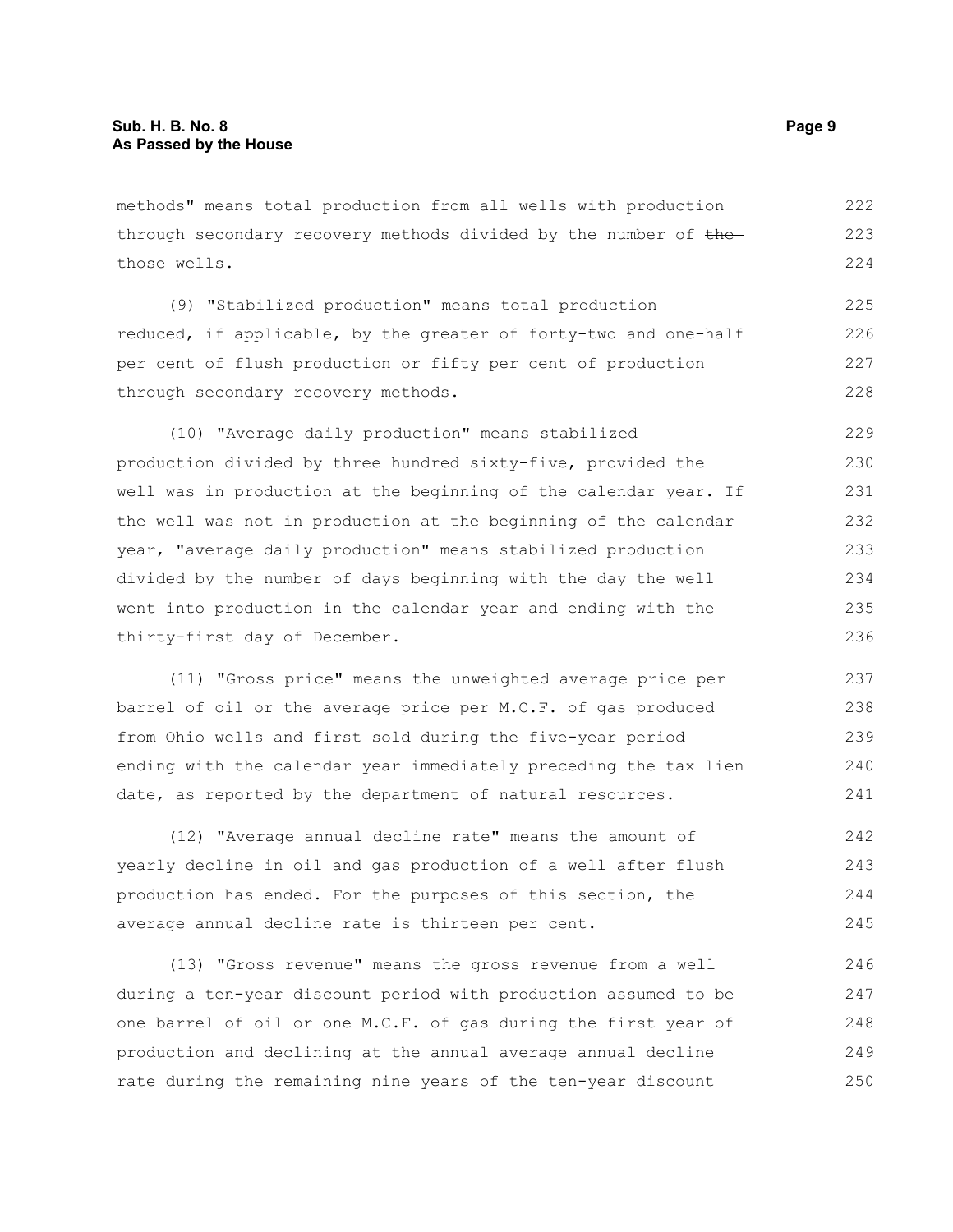| period, as follows:                                              | 251 |
|------------------------------------------------------------------|-----|
| (a) First year: one barrel or one M.C.F. multiplied by           | 252 |
| gross price;                                                     | 253 |
| (b) Second year: 0.870 barrel or 0.870 M.C.F. multiplied         | 254 |
| by gross price;                                                  | 255 |
| (c) Third year: 0.757 barrel or 0.757 M.C.F. multiplied by       | 256 |
| gross price;                                                     | 257 |
| (d) Fourth year: 0.659 barrel or 0.659 M.C.F. multiplied         | 258 |
| by gross price;                                                  | 259 |
| (e) Fifth year: 0.573 barrel or 0.573 M.C.F. multiplied by       | 260 |
| gross price;                                                     | 261 |
| (f) Sixth year: 0.498 barrel or 0.498 M.C.F. multiplied by       | 262 |
| gross price;                                                     | 263 |
| (g) Seventh year: 0.434 barrel or 0.434 M.C.F. multiplied        | 264 |
| by gross price;                                                  | 265 |
| (h) Eighth year: 0.377 barrel or 0.377 M.C.F. multiplied         | 266 |
| by gross price;                                                  | 267 |
| (i) Ninth year: 0.328 barrel or 0.328 M.C.F. multiplied by       | 268 |
| gross price;                                                     | 269 |
| (j) Tenth year: 0.286 barrel or 0.286 M.C.F. multiplied by       | 270 |
| gross price.                                                     | 271 |
| (14) "Average royalty expense" means the annual cost of          | 272 |
| royalties paid by all working interest owners in a well. For the | 273 |
| purposes of this section, the average royalty expense is fifteen | 274 |
| per cent of annual gross revenue.                                | 275 |
| (15) "Average operating expense" means the annual cost of        | 276 |

(15) "Average operating expense" means the annual cost of operating and maintaining a producing well after it first begins 277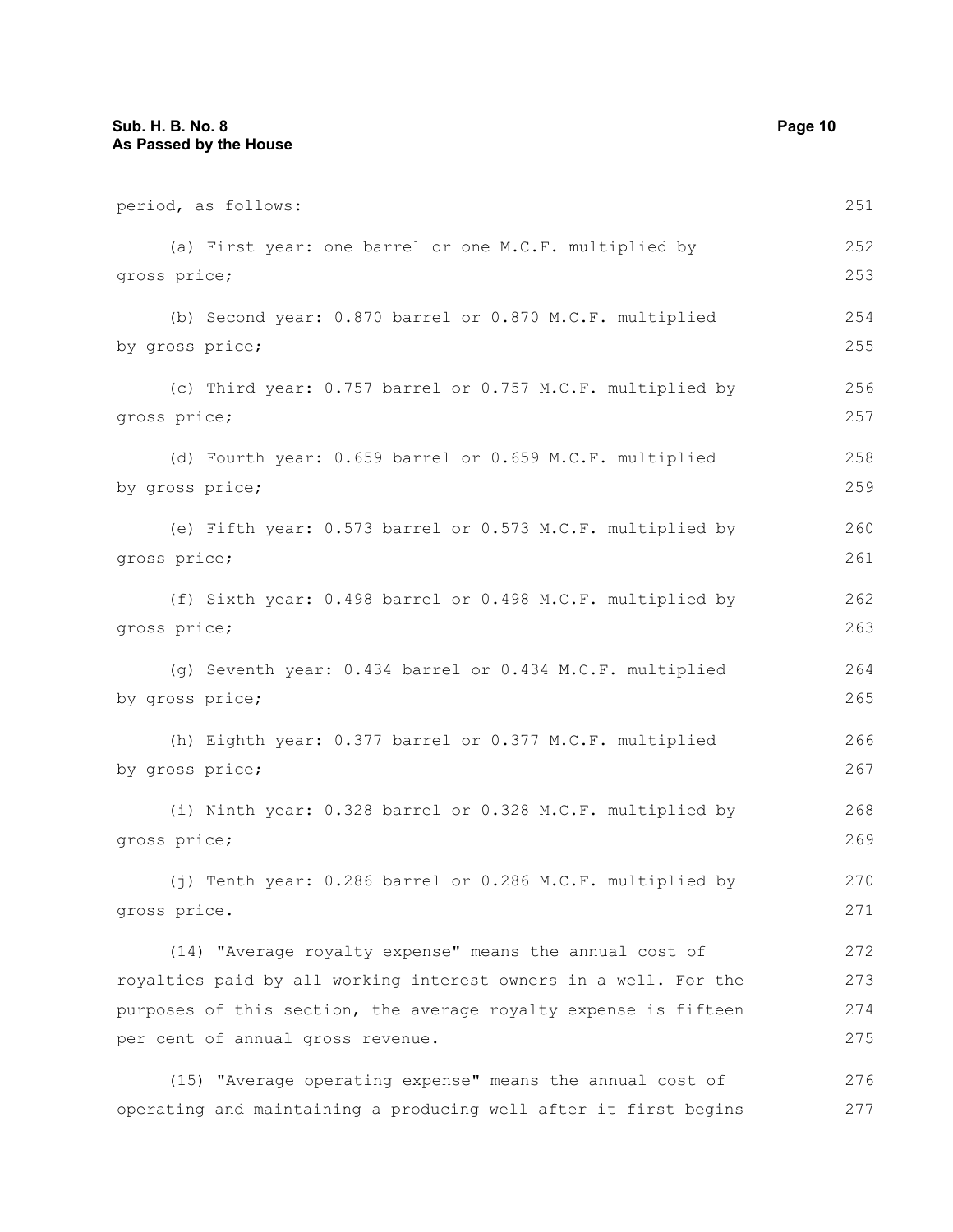production. For the purposes of this section, the average operating expense is forty per cent of annual gross revenue. 278 279

(16) "Average capital recovery expense" means the annual capitalized investment cost of a developed and producing well. For the purposes of this section, average capital recovery expense is thirty per cent of annual gross revenue. 280 281 282 283

(17) "Discount rate" means the rate used to determine the present net worth of one dollar during each year of the ten-year discount period assuming the net income stream projected for each year of the ten-year discount period is received at the half-year point. For the purposes of this section, the discount rate equals thirteen per cent plus the rate per annum prescribed by division (B) of section 5703.47 of the Revised Code and determined by the tax commissioner in October of the calendar year immediately preceding the tax lien date. 284 285 286 287 288 289 290 291 292

(B) The true value in money of oil reserves constituting real property on tax lien dates January 1, 2007, and thereafter with respect to a developed and producing well that has not been the subject of a recent arm's length sale, exclusive of personal property necessary to recover the oil, shall be determined under division (B)(1) or (2) of this section. 293 294 295 296 297 298

(1) For wells-oil reserves for which average daily production of oil from a well is one barrel or more in the calendar year preceding the tax lien date, the true value in money equals the average daily production of oil from the well multiplied by the net present value of one barrel of oil, where: 299 300 301 302 303

(a) Net present value of one barrel of  $\text{oil} = 365 \times \text{the sum}$ of [net income for each year of the discount period x discount rate factor for that year] for all years in the discount period; 304 305 306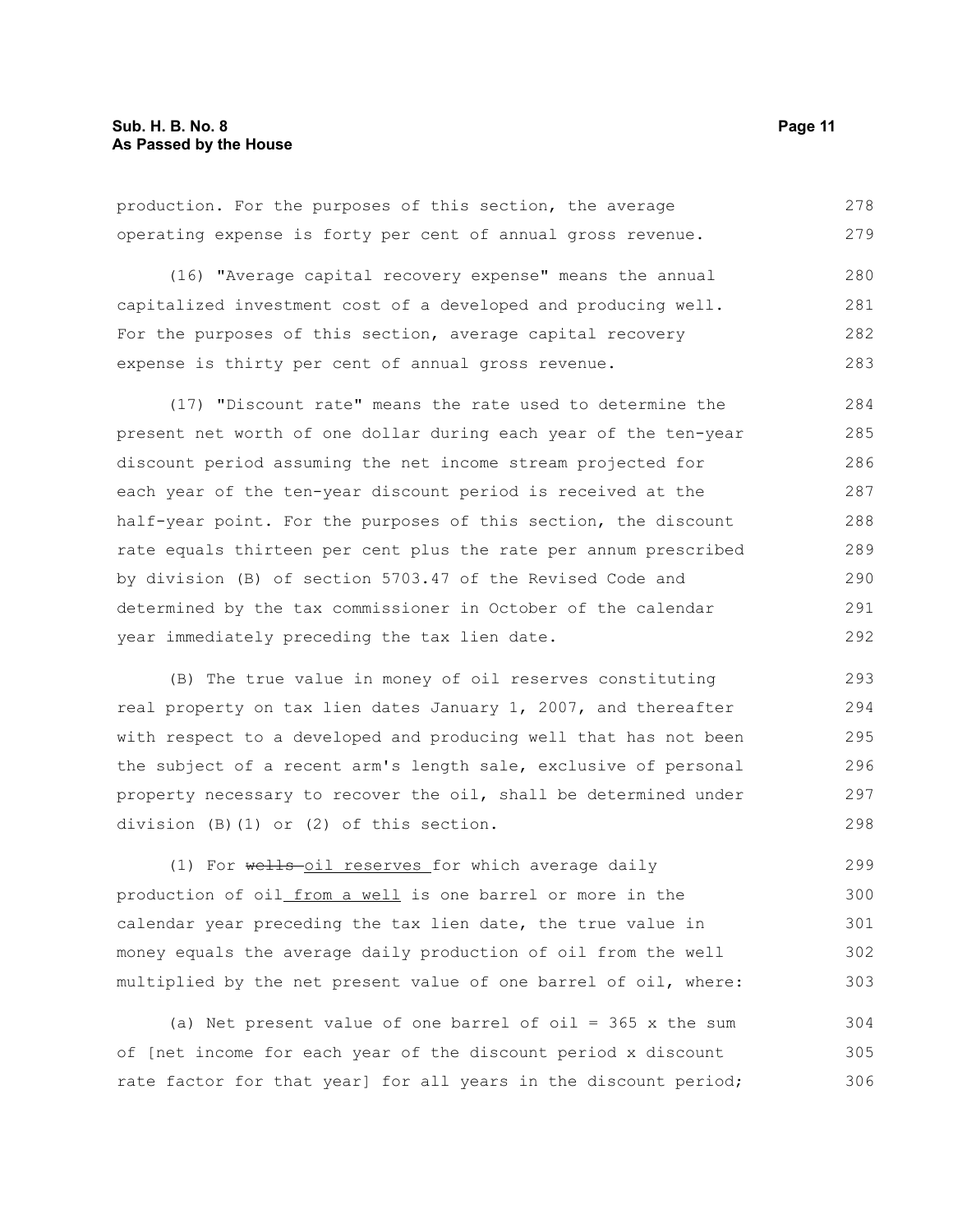307

| $\sim$<br>$\sim$ |  |
|------------------|--|
|------------------|--|

(b) Net income for a year of the discount period = gross revenue for that year minus the sum of the following for that year: average royalty expense, average operating expense, and average capital recovery expense. 308 309 310 311

(2) For wells-oil reserves for which average daily production of oil from a well is less than one barrel in the calendar year preceding the tax lien date, the true value in money equals the average daily production of the well, if any, in the calendar year preceding the tax lien date multiplied by sixty per cent of the net present value of one barrel of oil as computed under division (B)(1) of this section. 312 313 314 315 316 317 318

(C) The true value in money of gas reserves constituting real property on tax lien dates January 1, 2007, and thereafter with respect to a developed and producing well that has not been the subject of a recent arm's length sale, exclusive of personal property necessary to recover the gas, shall be determined under division (C)(1) or (2) of this section. 319 320 321 322 323 324

(1) For wells gas reserves for which average daily production of gas from a well is eight M.C.F. or more in the calendar year preceding the tax lien date, the true value in money equals the average daily production of gas from the well multiplied by the net present value of one M.C.F. of gas, where: 325 326 327 328 329

(a) Net present value of one M.C.F. of gas =  $365$  x the sum of [net income for each year of the discount period x discount rate factor for that year] for all years in the discount period; and 330 331 332 333

(b) Net income for a year of the discount period = gross revenue for that year minus the sum of the following for that 334 335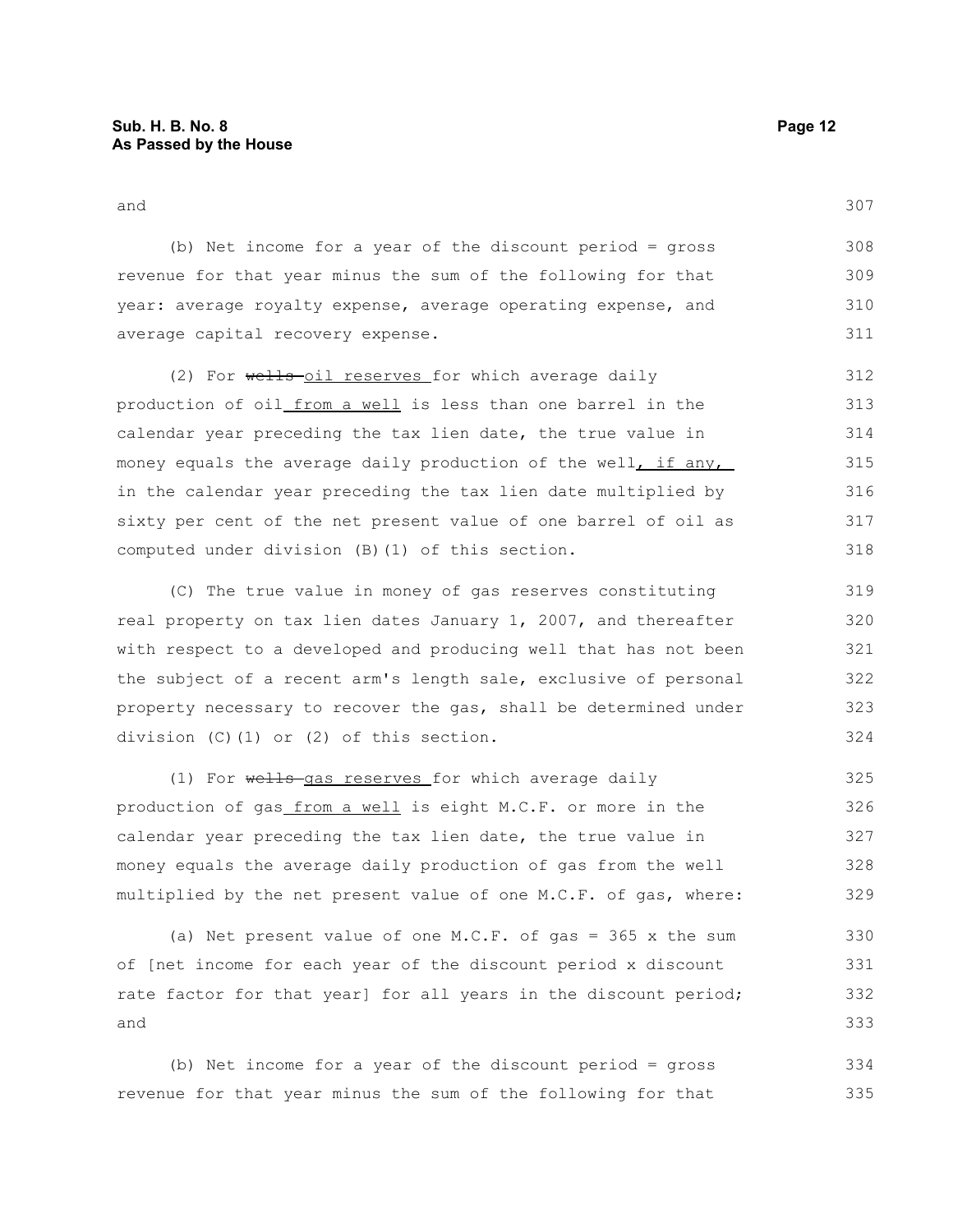| year: average royalty expense, average operating expense, and    | 336 |
|------------------------------------------------------------------|-----|
| average capital recovery expense.                                | 337 |
| (2) For wells gas reserves for which average daily               | 338 |
| production of gas_from a well is less than eight M.C.F. in the   | 339 |
| calendar year preceding the tax lien date, the true value in     | 340 |
| money equals the average daily production of the well, if any,   | 341 |
| in the calendar year preceding the tax lien date multiplied by   | 342 |
| fifty per cent of the net present value of one M.C.F. as         | 343 |
| computed under division (C) (1) of this section.                 | 344 |
| (D) No method other than the method described in this            | 345 |
| section shall be used to determine the true value in money of    | 346 |
| oil or gas reserves for property tax purposes.                   | 347 |
| Section 2. That existing sections 1509.28 and 5713.051 of        | 348 |
| the Revised Code are hereby repealed.                            | 349 |
| Section 3. (A) The amendment by this act of section              | 350 |
| 5713.051 of the Revised Code clarifies the intent of the General | 351 |
| Assembly that the method described in section 5713.051 of the    | 352 |
| Revised Code for determining the true value in money of oil and  | 353 |
| gas reserves for property tax purposes continues to represent    | 354 |
| the only method for valuing oil and gas reserves for property    | 355 |
| tax purposes.                                                    | 356 |
| (B) The amendment by this act of section 5713.051 of the         | 357 |
| Revised Code applies to any addition of oil and gas reserves to  | 358 |
| the tax list and duplicate on or after the effective date of     | 359 |
| that amendment, including oil and gas reserves added to the tax  | 360 |
| list pursuant to section 319.35, 319.36, or 5713.20 of the       | 361 |
| Revised Code. The amendment by this act of section 5713.051 of   | 362 |
| the Revised Code applies to any taxes for oil and gas reserves   | 363 |
| charged by a county auditor or county treasurer, including taxes | 364 |